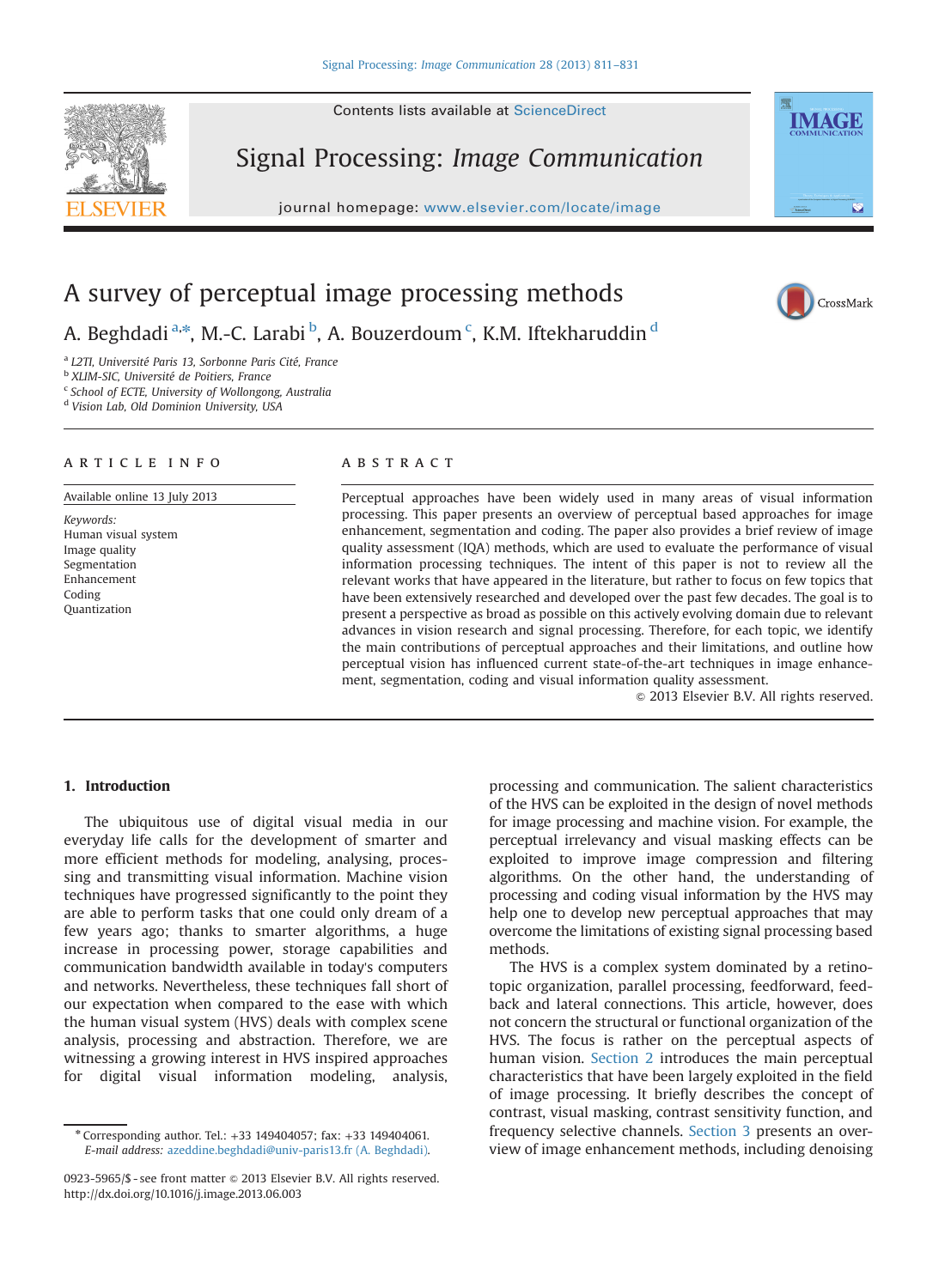techniques, contrast enhancement methods and artifact reduction approaches. Section 4 describes perceptual image segmentation algorithms and classifies them into region-based, edge-based and perceptual grouping based approaches. The improvement of image coding methods based on perceptual approaches is tackled in Section 5, focusing on perceptual lossy compression. Section 6 is dedicated to some important issues regarding quality assessment of visual information. The paper ends with some concluding remarks presented in Section 7.

#### 2. Perceptual characteristics of the human visual system

Over many decades, the understanding of the human visual system (HVS) has attracted the curiosity of many researchers working in image processing and machine vision. Very often, however, the models used in computer vision and image processing are simplifications derived from psycho-physical experiments. In the following subsections, we describe the basic human vision characteristics that have been largely exploited in different image processing tasks such as contrast enhancement, visual masking, contrast sensitivity function (CSF), and frequency and orientation selectivity. The biophysical mechanisms underlying the different visual phenomena considered in this article are beyond the scope of this article. For a more comprehensive treatment of visual perception the reader is referred to [1,2].

#### 2.1. Image contrast

Contrast is one of the most important factors to consider for image analysis and processing. However, the definition of contrast is still controversial and there is no consensus on how to define and measure objectively the perceptual contrast. For optical images, contrast refers to the ability of the human visual system to detect the luminance difference between two or more stimuli. The contrast depends on many physical and psycho-visual factors [2]. Many experiments and studies have been conducted in search for an objective contrast measure that is consistent with the perceptual sensitivity of the HVS. Weber (1834) was the first to investigate the visual discrimination ability of the HVS [2]. Many years later, Fechner (1861) formulated more explicitly the empirical law of Weber and proposed methods for measuring the discrimination ability of the HVS based on the notion of Just Noticeable Differences (JNDs) [2]. The first physical measure of contrast was then expressed as the relative variation of luminance. Another measure of global contrast was proposed by Michelson in 1927 [3]. This measure was introduced to quantify the visibility of optical fringes. While this contrast definition has no link with the HVS, it has been widely used in many studies, including psychovisual experiments such as the measurement of contrast sensitivity function [4]. In 1944, Moon and Spencer considered the case of a target on a non-uniform surround and proposed a more realistic measure of contrast [5].

All these seminal experiments contributed much to our knowledge of how the HVS perceives global contrast in some limited environment. However, for natural and complex images local contrast measures need to be defined to account for non-stationarity and local structures of the signal. Since the early pioneering works of Weber and Fechner, many studies have been conducted and several measures of local contrast have been proposed, which aim to mimic the key psychophysical characteristics of the HVS [6–9]. Peli was the first to introduce frequency in the measurement of contrast in both complex and natural images. Following Peli's reasoning, Winkler and Vandergheynst proposed an isotropic contrast measure based on directional wavelet decomposition [8] to account for the energy responses of both in-phase and quadrature components. It has been shown that this new contrast measure overcomes some limitations of Peli's definition. The anisotropy selectivity of the HVS was taken into account in defining a band-limited local contrast in [10]. These studies highlighted the need for defining a contrast where both the directional and frequency selectivity are taken into account. Many other contrast measures inspired by Peli's approach have been proposed [8– 11]. However, the extension of contrast measurement to color images has attracted less attention. One of the difficulties is related to the fact that the color contrast is linked to color constancy phenomenon [12], which is not well understood. A color contrast analysis based on a model of the influence of color perception and the interactions between local and global spatial structures of the image was presented in [13]. In [14], a multilevel approach based on Rizzi's method was proposed to measure perceptual contrast in color images.

Although the contributions of the chromatic channels and spatial information have been considered in the computation of local contrast, to the best of our knowledge, there is no comprehensive model that allows the prediction of global contrast from the local contrast measures; though, some attempts have been made to derive such models [11,14–16]. The basic idea of these approaches is to compute a local contrast at various spatial frequencies and then derive the global contrast by using a weighting process. However, there is no finding from the HVS or underlying visual model to support such operation. The study performed in [16] revealed also the difficulty in predicting the global impression of contrast in natural images.

### 2.2. Visual masking

Visual masking refers to the inability of the HVS to detect one stimulus, the target, in the presence of another, the mask. It is a perceptual phenomenon that has been studied extensively since it was first observed in the 1960s. The visibility of the target depends on many factors, in particular frequency, orientation and contrast of both the mask and the target. The modeling of this phenomenon has been carried out on some simple stimuli such as sinusoidal patterns. Legge and Foley performed extensive experiments on some simple visual scenarios [17]. They studied the threshold contrast necessary to detect the target when varying the contrast and frequency of the mask. They established an empirical power law relating